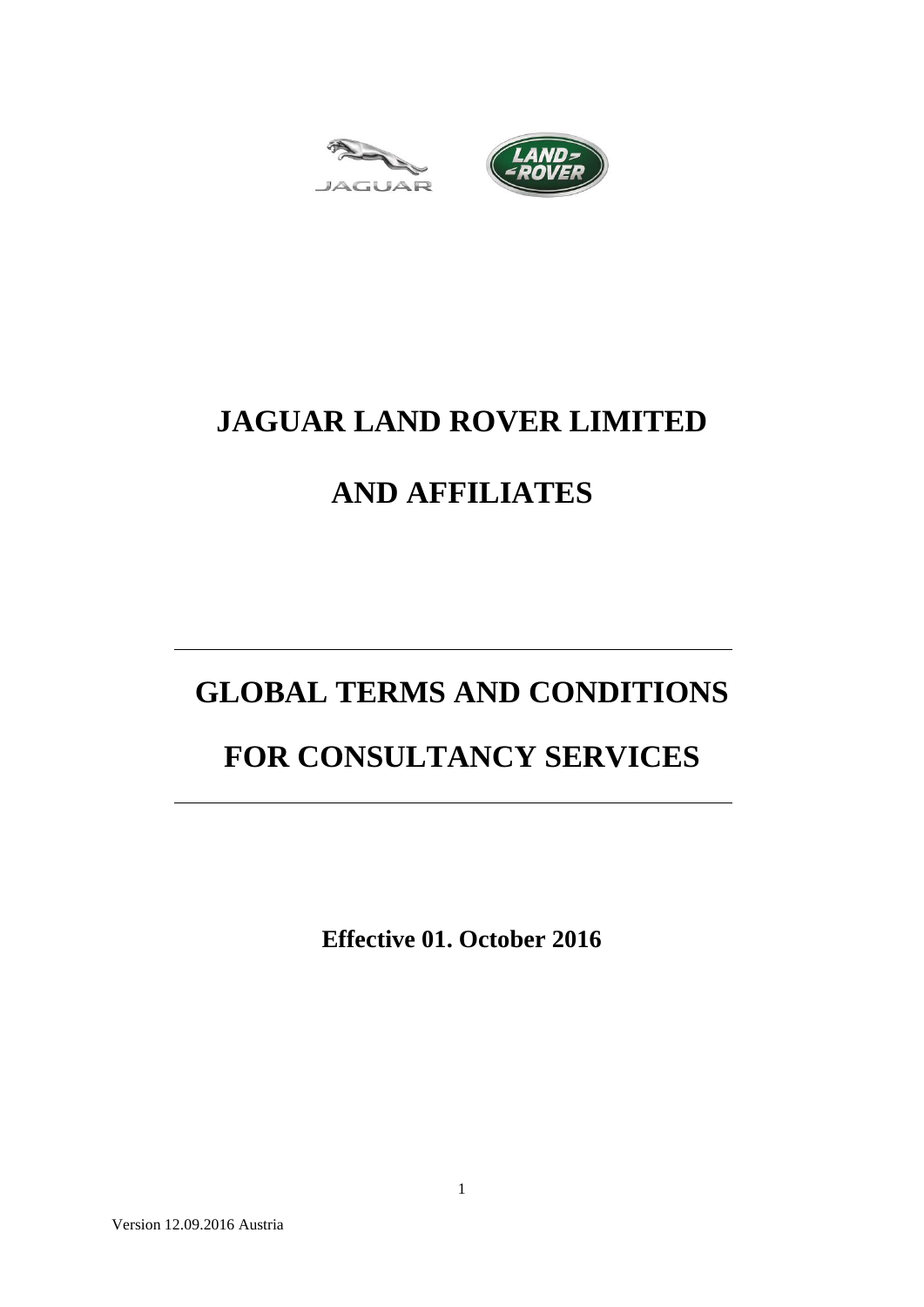# **CONTENTS**

| <b>Number</b>     | <b>Description</b>                                      | Page           |
|-------------------|---------------------------------------------------------|----------------|
| 1                 | Interpretation                                          | 3              |
| $\overline{2}$    | Offer, Acceptance                                       | 5              |
| 3                 | <b>Consultancy Services and Obligations of Supplier</b> | 5              |
| $\overline{4}$    | Warranty                                                | 6              |
| 5.                | Preparation of Deliverables                             | $\overline{7}$ |
| 6.                | Title, Risk and No Lien                                 | 8              |
| 7.                | <b>Inspection and Audit</b>                             | 8              |
| 8.                | <b>Records and Deliverables</b>                         | 8              |
| 9.                | Fees, Invoicing and Payment                             | 8              |
| 10.               | <b>Intellectual Property Rights</b>                     | 9              |
| 11.               | <b>Infringement of Intellectual Property</b>            | 10             |
| 12.               | Confidentiality                                         | 11             |
| 13.               | Personally Identifiable Information                     | 11             |
| 14.               | <b>Term and Termination</b>                             | 11             |
| 15.               | <b>Limitation of Damages and Actions</b>                | 12             |
| 16.               | Force Majeure                                           | 13             |
| $\overline{17}$ . | Indemnity and Insurance                                 | 13             |
| 18.               | Right of Set-off                                        | 14             |
| 19.               | <b>Waiver and Remedies</b>                              | 14             |
| 20.               | <b>Entire Agreement</b>                                 | 14             |
| 21.               | Assignment and Sub-contracting                          | 14             |
| 22.               | Relationship                                            | 15             |
| 23.               | <b>Basic Working Conditions and Employment Status</b>   | 15             |
| 24.               | Compliance with Anti-Bribery Laws                       | 15             |
| 25.               | Severability                                            | 16             |
| 26.               | Publicity                                               | 16             |
| 27.               | Survival                                                | 16             |
| 28.               | Notices                                                 | 16             |
| 29.               | <b>Third Party Rights</b>                               | 16             |
| 30.               | <b>Bailed Property</b>                                  | 16             |
| 31.               | <b>Dispute Resolution</b>                               | 17             |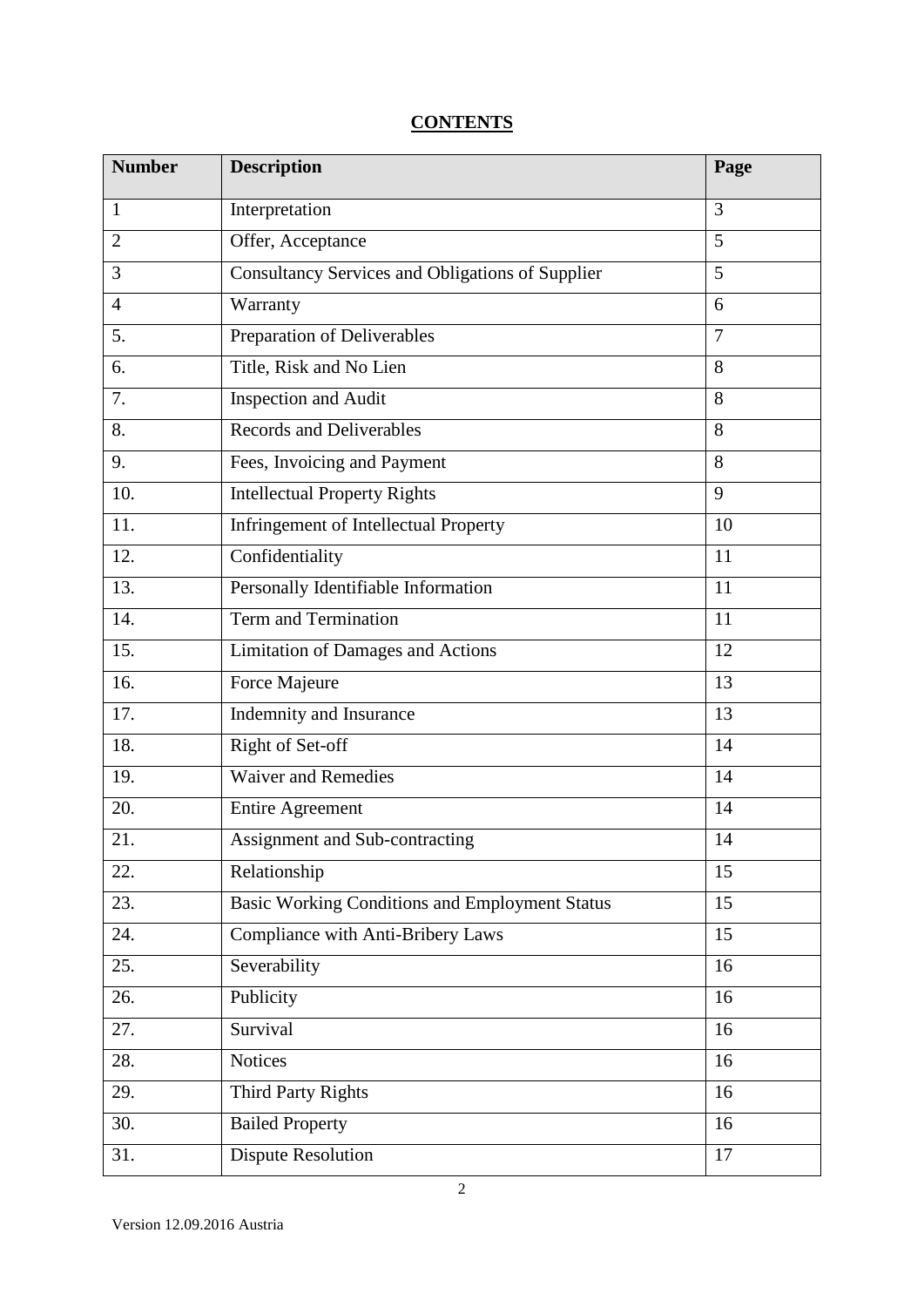# **Jaguar Land Rover**

# **GLOBAL TERMS AND CONDITIONS FOR CONSULTANCY SERVICES**

Jaguar Land Rover Limited ("Jaguar Land Rover") and its affiliated companies around the world comprise a global entity whose business activities consist of development, manufacture, marketing and sale of premium motor vehicles and automotive parts. Our mission is to improve continually our products and services to meet our customer's needs. The automotive vehicle market is undergoing constant development. Our customers are constantly raising their requirements with respect to function, quality and safety. Environmental leadership is becoming an increasingly important aspect of customer choice. Thus, constant change and improvement are necessary to be competitive.

Successful relationships with our suppliers are important to us. Our suppliers are an essential part of our team, playing a pivotal role in helping us to consistently deliver quality products to our customers. Jaguar Land Rover and its suppliers agree that every single component must meet or exceed the requirements and expectations of our customers and that greater customer satisfaction is the only way for both Jaguar Land Rover and its suppliers to achieve long-term increased volume, efficiency and profitability. Our suppliers' commitment to quality and willingness to work together are key to Jaguar Land Rover becoming the leading manufacturer of premium cars in the world which will allow each of us to grow our businesses and to provide superior returns to our respective shareholders.

To achieve our mutual goal, we must work together to exceed customer expectations by consistently delivering exciting new products, with high quality and low cost. In view of these goals and objectives, Jaguar Land Rover and its suppliers agree that the following terms and conditions, govern the purchase delivery of services from the supplier to Jaguar Land Rover.

These terms and conditions and associated documents are issued on behalf of that Jaguar Land Rover legal entity (or the Jaguar Land Rover Affiliate) identified on the face of the Purchase Order as the "Buyer" and will apply to all orders issued to you as Supplier of consultancy services, but excluding the following types of services: tax services, audit and/or attest services, dispute consulting and expert witness services; reorganization services; merger and acquisition services; business process outsourcing services, including internal audit cosourcing services; contingent fee services; provision of "loaned staff" to work under Buyer's direction (secondments); services as a sub-contractor to another vendor; or services to more than one client. In addition the provision of any general services or engineering services are subject to a separate Purchase Order and Buyer's Global Terms and Conditions For Services or Buyer's Global Terms and Conditions for Engineering Services or (as applicable). Purchase Orders and other associated purchasing documents will be valid without signature if issued by Buyer through its computer system or other electronic means. The reference to Purchase Order herein shall include a blanket Purchase Order or similar documents issued by Buyer to Supplier and which incorporate these terms and conditions.

#### 1. INTERPRETATION

(a) In these terms and conditions the following words have the following meanings unless inconsistent with the context:

**"Affiliates"** means Buyer's or Supplier's (as relevant) subsidiaries, its holding company and any subsidiaries of such holding company. A company is a "subsidiary" of another company, its "holding company", if that other company (whether directly or indirectly): (a) holds 50% or more of the voting rights in it, or (b) holds 50% or more of the shares or stock in it; or

(c) is a member of it and has the right to appoint or remove a majority of its board of directors; or

(d) is a member of it and controls alone, pursuant to an agreement with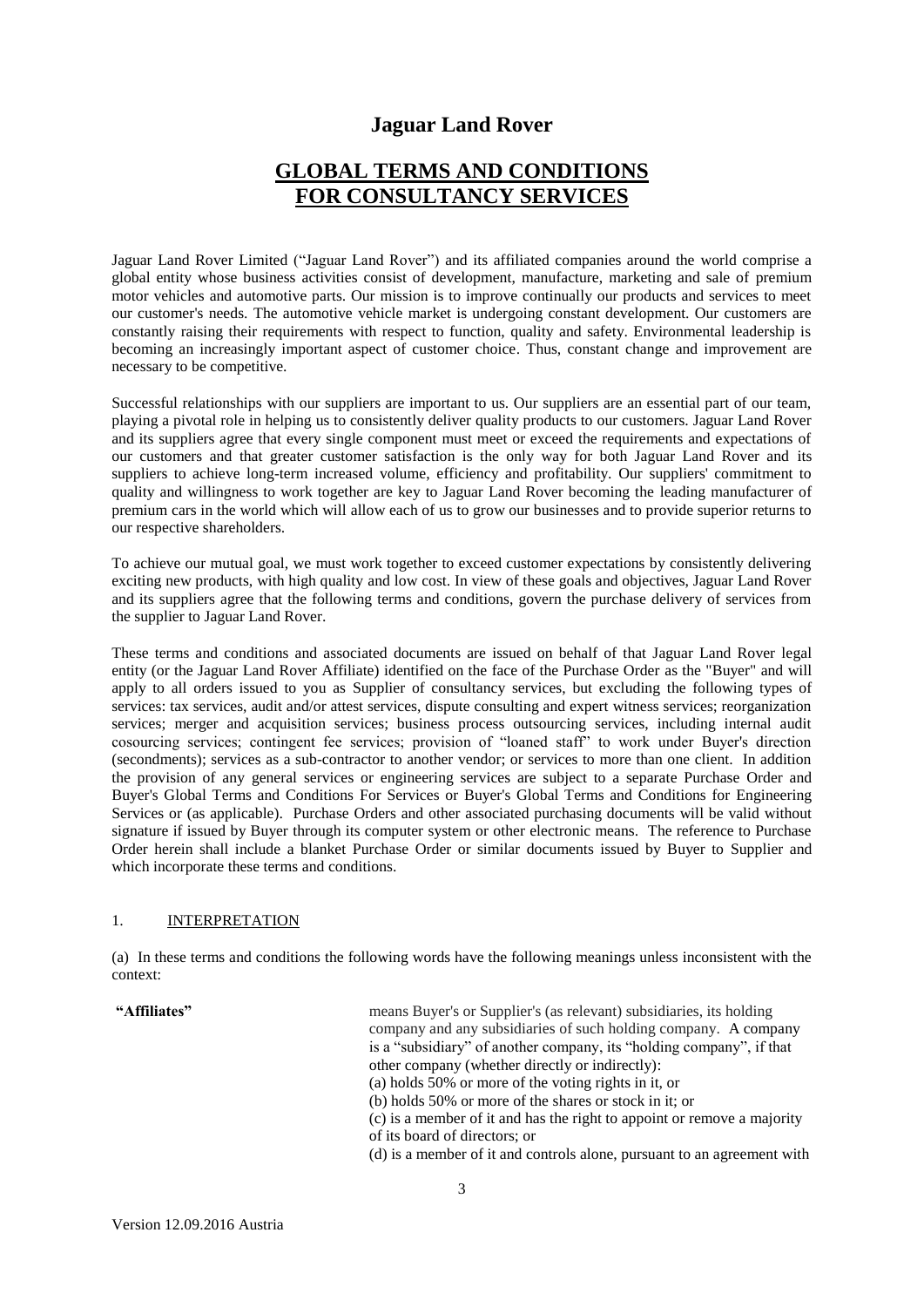|                                | other members, a majority of the voting rights in it,<br>or if it is a subsidiary of a company that is itself a subsidiary of that<br>other company;                                                                                                                                                                                                                                                                                                                                                                                                                                                                         |
|--------------------------------|------------------------------------------------------------------------------------------------------------------------------------------------------------------------------------------------------------------------------------------------------------------------------------------------------------------------------------------------------------------------------------------------------------------------------------------------------------------------------------------------------------------------------------------------------------------------------------------------------------------------------|
| "Background IPR"               | means the Intellectual Property Rights of either Buyer or Supplier<br>which are in existence as at the Commencement Date or which are<br>developed independently of the Services;                                                                                                                                                                                                                                                                                                                                                                                                                                            |
| "Business Day"                 | means any day other than a Saturday or Sunday or a public or bank<br>holiday in Austria;                                                                                                                                                                                                                                                                                                                                                                                                                                                                                                                                     |
| "Business Hours"               | means 9.00 a.m. to 5.00 p.m. inclusive on any Business Day;                                                                                                                                                                                                                                                                                                                                                                                                                                                                                                                                                                  |
| "Buyer"                        | means the purchaser of the Services, as identified on the face of the<br>Purchase Order;                                                                                                                                                                                                                                                                                                                                                                                                                                                                                                                                     |
| "Commencement Date"            | means the date of the Purchase Order;                                                                                                                                                                                                                                                                                                                                                                                                                                                                                                                                                                                        |
| "Confidential Information"     | means secret or confidential commercial, financial, marketing,<br>technical or other information (including, without limitation,<br>information in or relating to vehicle model programmes, product plans,<br>business plans, marketing plans, research and development projects or<br>Buyer's finances), know-how, trade secrets and other information in<br>any form or medium of Buyer and/or Buyer's Affiliates, whether<br>disclosed orally or in writing before or after the Commencement Date,<br>together with any reproductions of such information in any form or<br>medium or any part $(s)$ of this information; |
| "Deliverables"                 | means all documents, products and materials developed by Supplier<br>and/or its agents, contractors and employees as part of or in relation to<br>the Services in any form or media including, without limitation,<br>drawings, maps, plans, diagrams, designs, pictures, computer<br>programs, data, specifications and reports (including drafts);                                                                                                                                                                                                                                                                         |
| "Fees"                         | means the professional fees for the Services as set out in the Purchase<br>Order;                                                                                                                                                                                                                                                                                                                                                                                                                                                                                                                                            |
| "Force Majeure"                | means any cause preventing either Buyer or Supplier from performing<br>any or all of its obligations which arises from or is attributable to<br>circumstances beyond its reasonable control, including, without<br>limitation, acts of God, acts of governmental or supra-national<br>authority, outbreak of hostilities, national emergency, an act of<br>terrorism, riots, civil commotion, fire, explosion, or flood;                                                                                                                                                                                                     |
| "Foreground IPR"               | means any Intellectual Property Rights, including without limitation<br>inventions, designs, discoveries, improvements, concepts, techniques,<br>processes and know-how, whether or not patentable, which arise or are<br>created by Buyer and/or or Supplier (and/or Supplier's sub-<br>contractors) during the term of the Purchase Order and in connection<br>with the Services or as a result thereof;                                                                                                                                                                                                                   |
| "Intellectual Property Rights" | means any patent, utility model, registered design, unregistered design<br>right, copyright (including any right in computer software), database<br>right or topography right and any trade secret, trade mark, service<br>mark, trade or business name, goodwill and rights in confidential<br>information and know-how and any associated or similar rights<br>(whether or not any of these are registered and in all cases including<br>applications for registration of any such thing);                                                                                                                                 |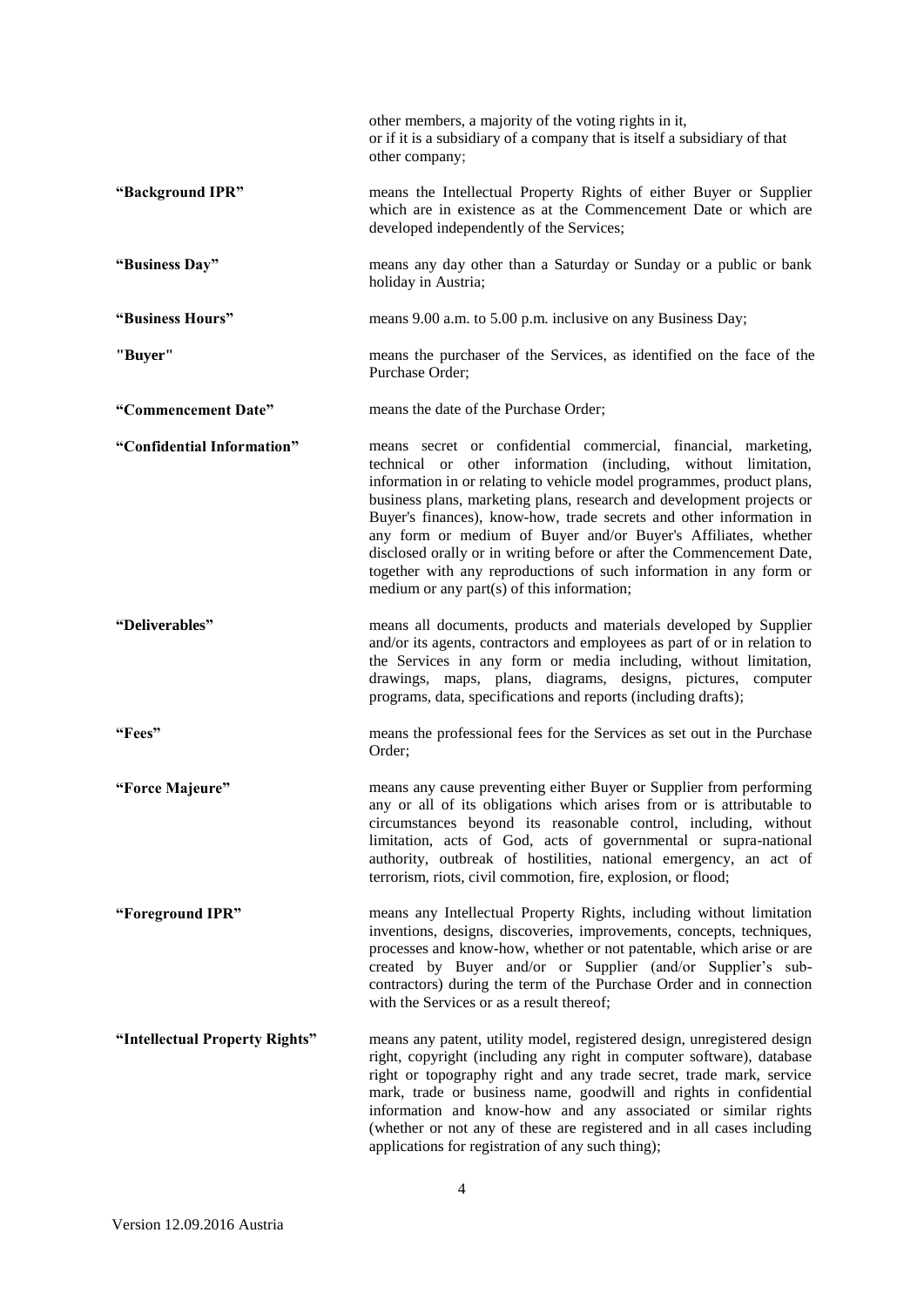| "Person"               | includes any individual, firm, body corporate, unincorporated<br>association, partnership, government, state or agency of state or joint<br>venture;                                                                                                                                                                                                  |
|------------------------|-------------------------------------------------------------------------------------------------------------------------------------------------------------------------------------------------------------------------------------------------------------------------------------------------------------------------------------------------------|
| "Purchase Order"       | means any purchase order, in Buyer's standard form, issued by Buyer<br>for the Services incorporating these terms and conditions;                                                                                                                                                                                                                     |
| "Supplier"             | means the provider of the Services, as identified on the face of the<br>Purchase Order;                                                                                                                                                                                                                                                               |
| "Services"             | means the consultancy services described or referred to in the Purchase<br>Order (or as varied pursuant to a Purchase Order) including as<br>described in a Statement of Work;                                                                                                                                                                        |
| "Supplemental Terms"   | means Buyer's supplemental terms which contain specific<br>requirements to address specific services, goods or local market<br>requirements, as issued by Buyer from time to time and available from<br>Buyer on request;                                                                                                                             |
| "Statement(s) of Work" | means the statement of work or other document(s) proposal(s) or<br>quotation(s) which either alone or together contain Buyer's<br>requirements, specifications, and / or expected service levels which is<br>either issued by Buyer or expressly agreed in writing by Buyer in<br>relation to the Services and referred to on the Purchase Order; and |
| "Web-Guide(s)"         | means Buyer's web-guides, which contain specific matters such as (but<br>not limited to) taxes, shipping, and environmental, as issued by Buyer<br>from time to time and available from Buyer on request.                                                                                                                                             |

(b) In these terms and conditions, unless the context requires otherwise, the following rules apply:

- (i) headings are inserted for convenience only and shall not affect the interpretation or construction of these terms and conditions;
- (ii) words in the singular shall include the plural and vice versa;
- (iii) a reference to Buyer or Supplier includes its personal representatives, successors or permitted assigns;
- (iv) reference to a statute or statutory provision is a reference to such statute or provision as amended or reenacted. A reference to a statute or statutory provision includes any subordinate legislation made under that statute or statutory provision, as amended or re-enacted; and
- (v) any phrase introduced by the terms including, include, in particular or any similar expression shall be construed as illustrative and shall not limit the sense of the words preceding those terms.
- (vi) any Buyer Web-Guides or Supplemental Terms and conditions identified in these terms and conditions shall hereby be incorporated by reference. Copies are available from Buyer, upon request.

### 2. OFFER, ACCEPTANCE

(a) A Purchase Order is an offer to Supplier by Buyer to enter into the purchase and supply agreement it describes. Supplier's express agreement to a Purchase Order or commencement of work thereunder will constitute acceptance of the offer.

(b) Acceptance is expressly limited to the terms of Buyer's offer. Any modifications or other terms proposed by Supplier are expressly rejected by Buyer and shall not become part of the agreement in the absence of Buyer's express written acceptance. Any variation to these terms and conditions shall have no effect unless expressly agreed in writing by Buyer and Supplier.

### 3. CONSULTANCY SERVICES AND OBLIGATIONS OF SUPPLIER

(a) Supplier will provide the Services to Buyer upon these terms and conditions, the terms of the Purchase Order, any applicable Web-Guides or Supplemental Terms and the terms of the Statement of Work. In the event of a conflict between the terms of the Purchase Order and/or any Supplemental Terms and/or these terms and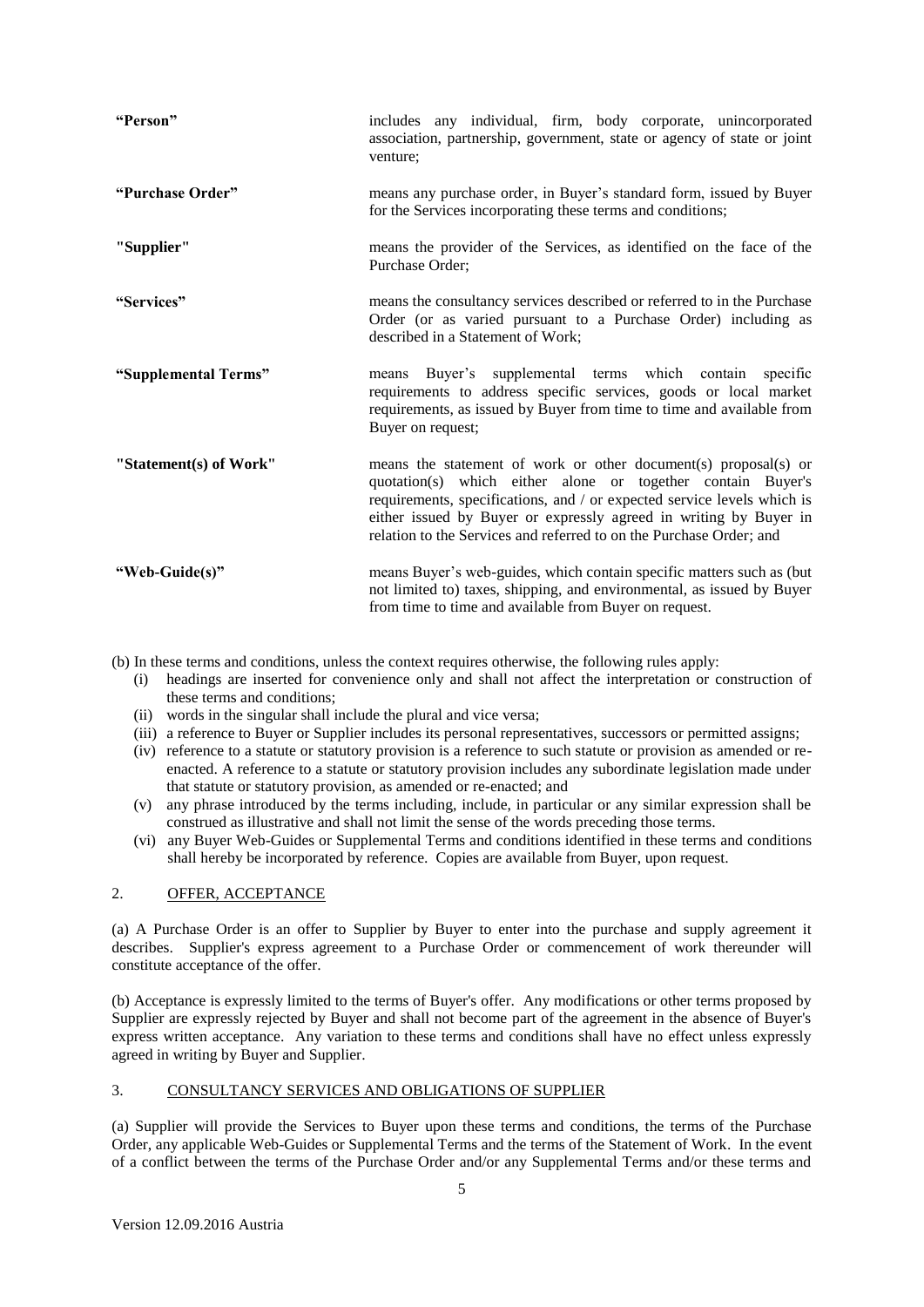conditions and/or the Statement of Work and /or the Web-guides then to the extent of such conflict, the conflict shall be resolved in the following order of priority: (i) the Purchase Order; (ii) the Supplemental Terms (regardless of whether any Supplemental Terms are referenced on the Purchase Order); (iii) these terms and conditions; (iv) the Web-Guides; and (v) the Statement of Work (regardless of whether the Statement of Work is referenced on the Purchase Order).

(b) While providing the Services Supplier agrees:

- (i) to keep within the costs constraints of the Fees; and
- (ii) to meet all the performance requirements and Deliverables as notified by Buyer from time to time (including, but not limited to, any service levels or other requirements detailed in a Statement of Work).

(c) Unless otherwise agreed, delivery times specified are the estimated times of delivery of the Deliverables at Buyer's designated place of delivery or destination, however, Supplier shall use its reasonable endeavours to deliver the Deliverables within the estimates times of delivery. In the event that the Supplier is not able to (or reasonably believes it is not able to) provide the Deliverables by the estimates times of delivery, Supplier shall notify Buyer of such, and agree with Buyer to a reasonable extension of the estimated delivery time. Notwithstanding the foregoing, time is of the essence only with respect to dates identified as such in a Purchase Order; Statement of Work, or otherwise agreed between Buyer and Supplier.

(d) Supplier agrees that the Services will be provided by employees of Supplier unless Buyer has provided its prior written consent in accordance with the provisions of clause 21(b).

(e) Supplier shall provide adequate training of its personnel to ensure the Services are provided in accordance with these terms and conditions and Supplier shall inform all persons engaged in relation to the provision of the Services of relevant legislation and shall ensure that such persons comply with such legislation in relation to the carrying out of their duties.

(f) Supplier agrees to prepare and present to Buyer all reports, presentations and documentation which are requested by Buyer in the format and in the timescales as reasonably stipulated by Buyer. The feedback may include, but not be limited to, the results or findings, recommendations, justifications, confirmation of compliance to Buyer standards and benefits to be derived, both of a technical and commercial nature.

(g) Buyer may, at any time, by way of written notice to Supplier, require any changes to the scope, duration or specifications of the Services and the Deliverables. If any changes made by Buyer in accordance with this clause affect the cost or timing of the Services, Buyer and Supplier will negotiate in good faith a reasonable equitable adjustment in the Fees and/or delivery schedules as applicable. Supplier will not make any change in the Services unless done pursuant to Buyer's express written instructions or Buyer's written approval. The terms of the Purchase Order will thus be varied to the extent of the agreed written amendment. For the avoidance of doubt, Buyer shall not be liable for any increase in the Fees due to a change in the Services unless Buyer has agreed such increase in writing and has amended the Purchase Order to reflect the increase in Fees.

(h) Buyer may temporarily suspend the provision of the Services (or part thereof) in any Purchase Order or other written instructions issued by Buyer upon notice to Supplier.

#### 4. WARRANTY

(a) Supplier represents and warrants that by virtue of accepting a Purchase Order, it is not and will not be in breach of any express or implied obligation to any third party.

(b) Supplier represents and warrants that it will provide the Services with the experience, diligence, due skill and care expected of an experienced and best practice company in the provision of the type of Services as are within the scope of the Purchase Order (including a Statement of Work), and shall carry out all responsibilities in accordance with recognised professional standards; and that it is adequately financed to meet all obligations it may be required to meet under the terms of the Purchase Order.

(c) Unless otherwise agreed by Buyer, Supplier warrants that the Services will conform in all respects to any description of the Services in the Purchase Order, any Statement of Work and any specifications or other requirement agreed upon between Buyer and Supplier or as varied by agreement between Buyer and Supplier.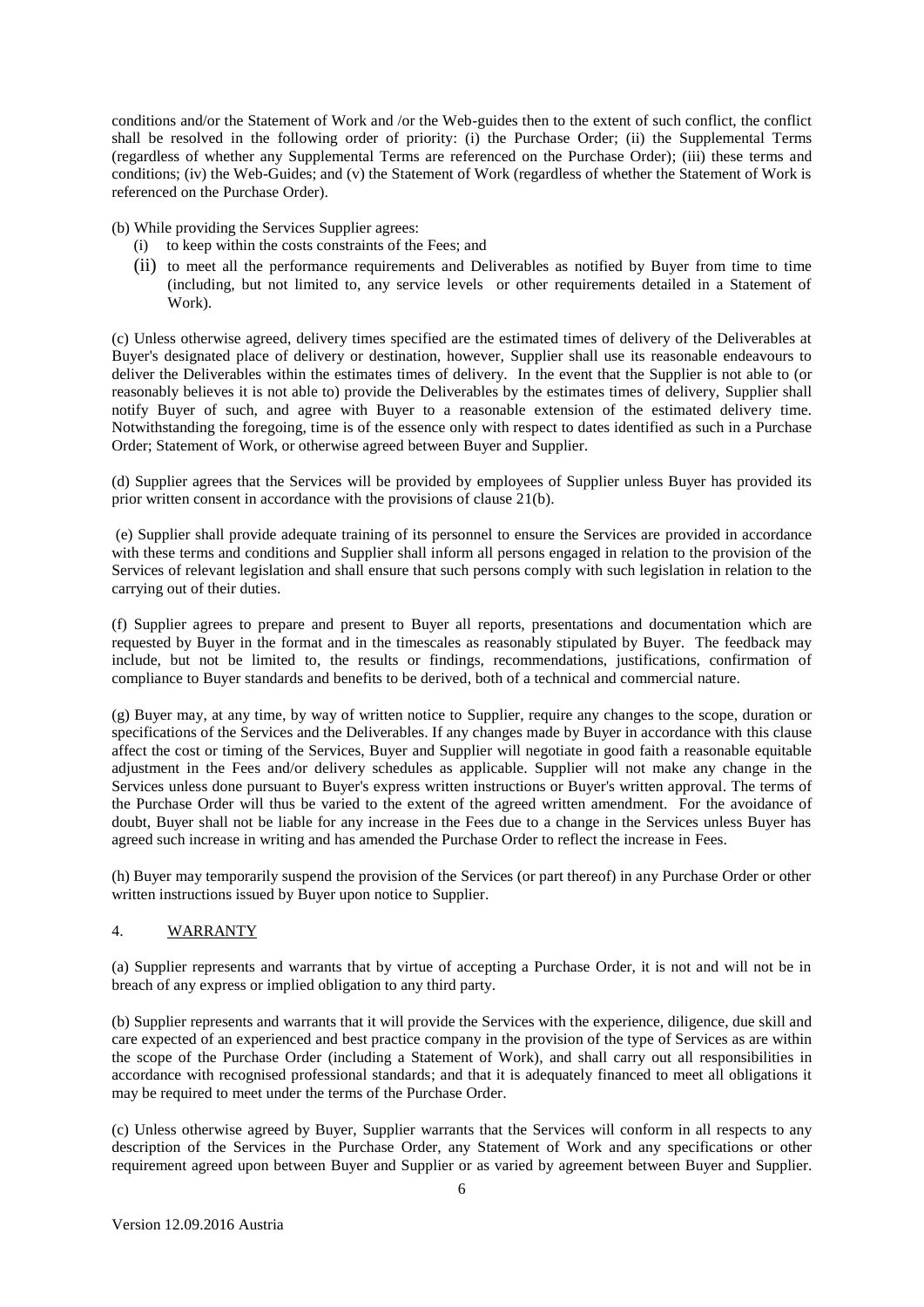Without prejudice to any other right or remedy available to Buyer, if Buyer reasonably determines that any work undertaken in relation to the Services does not comply with the warranties contained within this clause 4, Supplier will promptly re-perform the work at no additional charge as soon as reasonably practicable upon receipt of a written request from Buyer.

(d) Supplier warrants that it shall observe, comply with and embody in the provision of the Services all relevant legislation (including statutory requirements) and undertake compliance with all relevant codes of practice and conduct, including Austrian European and Buyer notified standards n the provision of the Services*.*

(e) Unless otherwise agreed by Buyer, Supplier warrants that the outcome or results of the performance of the Services, including but not limited to the Deliverables, by Supplier or its Affiliates, sub-contractors or agents, will be of a satisfactory or merchantable quality, fit for purpose and will conform in all respects to any standards, requirements, descriptions or specifications specified by Buyer and with any laws and regulations in force in the countries in which the Services are to be provided.

(f) Supplier warrants that it has in place, or will obtain, all necessary consents, approvals, authorisations, licences and permissions to provide the Services, including in relation to the provision of any Deliverables as contemplated by the Purchase Order (including these terms and conditions).

(g) Supplier warrants that it will (i) provide independent and unbiased advice to Buyer in relation to the Services; (ii) make available (amongst others) those personnel of Supplier who are named in the Statement of Work (if any) to perform the duties on behalf of Supplier hereunder or such replacements or equivalent status as may be approved by Buyer (such approval not to be unreasonably withheld or delayed); (iii) promptly notify Buyer of any circumstance that may materially delay or otherwise affect Supplier's ability to provide the Services; and (iv) perform the Services at a place or places agreed between Supplier and Buyer.

(h) The warranties given in these terms and conditions are in lieu of all other warranties, express or implied whether by statute or otherwise relating to the Services to the fullest extent permitted by law. Supplier warrants that it will use its best efforts to ensure that its systems, equipment and any other item necessary to perform its obligations under the Purchase Order will not be affected by any error, interruption or other adversity (save in the event of any error, interruption or other adversity directly arising due to Buyer's wilful misconduct), and that should any such event occur Supplier can demonstrate that proper contingency actions are in place to ensure the performance of the Services within the terms of the timescales and deadlines for the provision of the Services.

(i) Supplier's warranty and any rights of Buyer to make a claim under it will be effective even if Buyer has accepted all or a portion of the Services.

#### 5. PREPARATION OF DELIVERABLES

(a) Supplier may prepare drafts of Deliverables and Supplier shall provide any such drafts to Buyer. Supplier shall discuss such drafts with Buyer and shall take into account comments made by Buyer when finalising any such drafts. Supplier works on the basis that because reliance is placed by Buyer on Deliverables, no reliance shall be placed by Buyer on any draft or interim advice or report or any draft or interim presentation. If Buyer wishes to rely on oral advice or on an oral presentation made on completion of the Services and informs Supplier of this, Supplier shall supply documentary confirmation of the advice concerned. Once a final Deliverable has been delivered, Supplier shall not be required to update it (save as to the extent that such Deliverable does not comply with the terms of the Purchase Order) unless agreed otherwise in writing.

(b) Unless otherwise stated on the Purchase Order, Buyer shall be responsible for the management, conduct and operation of its business and its affairs, for deciding on its use of, choosing to what extent it wishes to rely on, or implementing advice or recommendations or other Deliverables supplied by Supplier, for making its own decisions affecting the Services and Buyer's interests or affairs, and for the delivery, achievement or realisation of any benefits requiring implementation by Buyer.

(c)To enable the Services to be performed and Deliverables to be delivered, Supplier shall need information from Buyer, who shall supply promptly provide all information and assistance and all access to documentation and to relevant personnel where reasonably required by Supplier. Buyer shall use its reasonable endeavours to inform Supplier of any information or developments which may come to Buyer's notice and which will have a material bearing on the Services.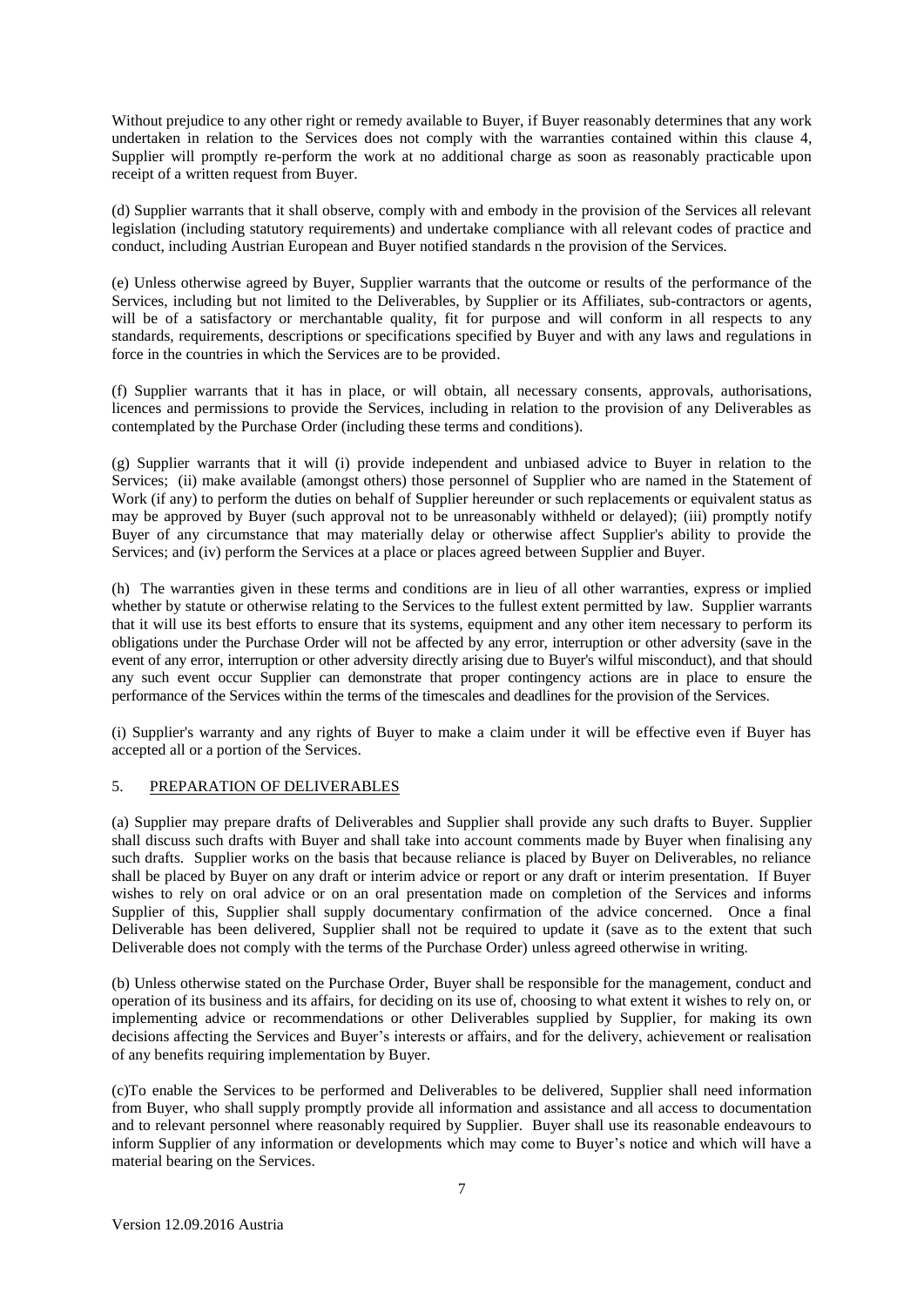#### 6. TITLE, RISK AND NO LIEN

(a) The Deliverables shall remain at the risk of the Supplier until delivery of the Deliverables in accordance with these terms and conditions, whereupon risk in, and unencumbered title to, the Deliverables shall pass to Buyer.

(b) Supplier agrees that it shall not retain any lien on or over the Deliverables (or any part thereof), and to the extent that any lien is implied under law, Supplier hereby waives any and all rights to enforce any such lien on or over the Deliverables (or any part thereof).

#### 7. INSPECTION AND AUDIT

(a) If requested by Buyer, Supplier will permit Buyer (which, for purposes of this clause 7 includes its authorised representatives), during the term of the Purchase Order and for a period of 7 years following the later of the completion of the Services and the date of final payment to Supplier under the Purchase Order, to:

(i) examine and copy all pertinent documents, data and other information relating to the Services, Supplier's obligations under the Purchase Order, any payment made to Supplier or any claim made by Supplier;

(ii) view any facility or process relating to the Services or the Purchase Order, including those relating to production quality; and

(iii) audit any facility or process to determine compliance with the requirements of the Purchase Order.

(b) Any examination under this clause 7 will be conducted during normal Business Hours and upon advance written notice to Supplier. If requested by Buyer, Supplier will use its best efforts to permit Buyer to obtain from the sub-contractors of, and vendors to, Supplier the information and permission to conduct the reviews specified in this clause 7, regardless of any other right Buyer may have to that information or facility.

(c) Nothing in this clause 7 shall oblige Supplier to disclose any information which would lead Supplier to breach any confidentiality obligations it has with a third party. Any records available to Buyer under this clause 7 may be redacted by Supplier to the extent necessary to protect its (or its other customers or third party's) proprietary and confidential information not relevant to the audit and to avoid any invasion of personal privacy.

#### 8. RECORDS AND DELIVERABLES

While performing the Services, Supplier and its employees and agents will develop the Deliverables and deliver the Deliverables to Buyer under the terms of the Purchase Order. Supplier will keep a copy of the Deliverables and any and all pertinent records related to the Services, including, documents, data and other written information for at least 7 years following the later of the last delivery of the Services or the date of the final payment to Supplier under the Purchase Order. Upon Buyer's request, Supplier will then either return all copies of the Deliverables and records to Buyer or, at Buyer's request, destroy them (and provide a certificate signed by Supplier's Managing Director that such destruction has taken place). Supplier shall keep all Deliverables and records strictly confidential, in accordance with the terms and conditions of the Purchase Order. Notwithstanding the foregoing,, unless otherwise prevented from doing so due to binding and written confidentiality restrictions in place with a third party, Supplier shall promptly provide Buyer with any Deliverables and true and accurate copies of any information or records, as may be requested by Buyer from time to time.

### 9. FEES, INVOICING AND PAYMENT

(a) In consideration of the provision of the Services by Supplier, Buyer shall pay the Fees as detailed in the Purchase Order. Buyer will not be obligated to pay Supplier for any fees or charges in excess of the Fees unless such fees and charges have been approved in advance and in writing by Buyer's authorised signatories and reflected in the value of the Purchase Order.

(b) Supplier will invoice Buyer for all Services provided and for any pre-authorised business expenses in accordance with Buyer's then current Payment Terms Web-guide. If any item or any part of an item shown on an invoice rendered by Supplier is subject to a bona fide dispute or question by Buyer then Buyer shall be entitled to withhold payment of that invoice until such dispute or question has been resolved.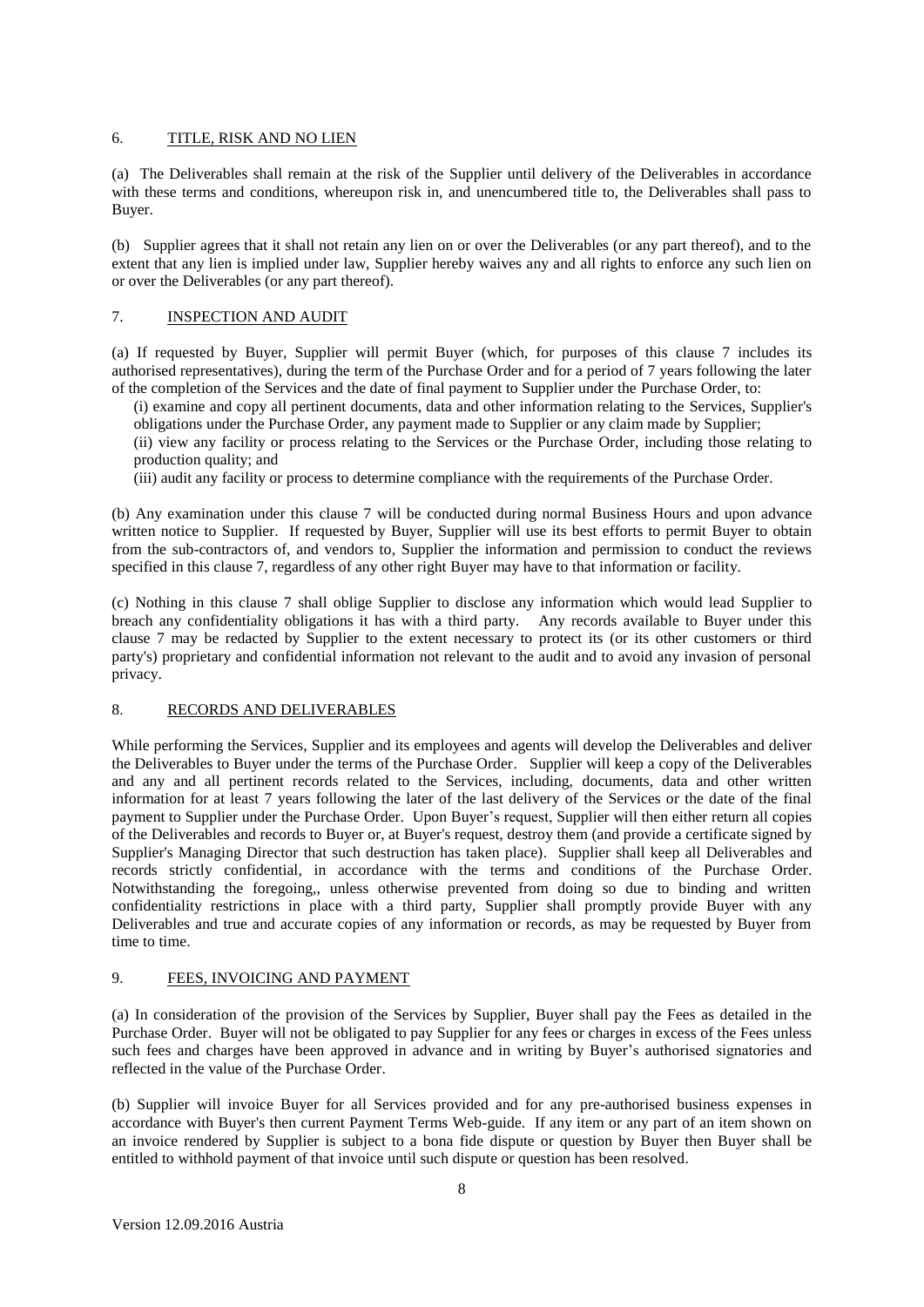(c) Invoices will accurately document the Services provided during the invoice period and will include such supporting documentation as may be reasonably requested by Buyer to establish the extent to which Services have been rendered.

(d) Buyer will pay all applicable transaction taxes and VAT (collectively "Tax") submitted in a timely manner in accordance with the terms of the Purchase Order. Supplier will separately state Tax on all its invoices and supporting documentation. Supplier is responsible for submitting accurate information required to determine and calculate Tax. Buyer will not be responsible for penalties, interest or fees imposed on Supplier as a result of incorrect calculation or billing of Tax. Supplier will, upon Buyer's request, provide documentation to support the billing and recovery of Tax paid. If so registered, Supplier must provide details of VAT registration numbers to Buyer.

#### 10. INTELLECTUAL PROPERTY RIGHTS

(a) Each of Buyer and Supplier and/or its Affiliates shall retain its rights in its Background IPR.

(b) Supplier shall grant and hereby grants Buyer a non-exclusive, royalty-free, worldwide licence to use or otherwise freely exploit its Background IPR and to grant sub-licences to any third parties to the extent that such Background IPR may hinder or prevent the performance of the Services or otherwise limit Buyer's freedom to exploit the results of the Services (including but not limited to the Deliverables) as it sees fit.

(c) Buyer shall grant and hereby grants Supplier a non-exclusive, non-transferable, royalty-free, worldwide licence to use and exploit its Background IPR, including the right to make or use products or services incorporating the Background IPR, for the sole purpose of performing the Services. Any licence so granted shall not include the right to sell products or services incorporating the Background IPR to any third party, nor to sublicense the Background IPR to any third parties, except as strictly required to enable any sub-contractors (who are authorised to provide the Services under these terms and conditions) to provide the Services or with the express prior written consent of Buyer.

(d) In the event that Foreground IPR (including without limitation Deliverables, inventions, designs, discoveries, improvements, concepts, techniques, processes and know-how, whether or not patentable) arises or is created during the term of the Purchase Order and in connection with the Services or as a result thereof whether by Buyer or Supplier individually or jointly by Buyer and Supplier, it is hereby acknowledged and agreed that all such Foreground IPR, the right to file applications for the protection thereof (including without limitation applications for patent, utility model, design patent, registered design and copyright) in any country, and all Intellectual Property Rights and other rights arising therefrom, shall be the sole and absolute property, in equity and law, of Buyer. As far as the Foreground IPR comprises works protected under copyright, Supplier hereby transfers to Buyer the exclusive, transferable as well as sub-licensable utilization right unlimited in time and space in such works. This utilization right includes in particular the copying, dissemination, public communication and making accessible to the public of the Foreground IPR in all known kinds of utilization, including the right to the editing and further development of the Foreground and the utilization of the results created in that connection to the above-mentioned extent.

(e) Buyer shall grant and hereby grants Supplier a non-exclusive, non-transferable, royalty-free, worldwide licence to use and exploit the Foreground IPR, including the right to make or use products or services incorporating the Foreground IPR, for the sole purpose of performing the Services to Buyer. Any licence so granted shall not include the right to sell products or services incorporating the Foreground IPR to any third party nor to sub-licence the Foreground IPR to any third party except with the express prior written consent of Buyer. Notwithstanding the foregoing, Buyer shall grant and hereby grants Supplier a non-exclusive, royaltyfree, worldwide licence to use and exploit any know-how in the Foreground IPR for its own commercial purposes.

(f) Supplier shall promptly notify Buyer of the creation of any and all Foreground IPR promptly following its coming into existence and shall provide full details of same to Buyer. Such details shall include all information including know-how necessary to adequately protect the Foreground IPR. Supplier shall provide such assistance, and undertake such acts, as reasonably requested by Buyer in order to ensure that full title to all Foreground IPR vests in Buyer.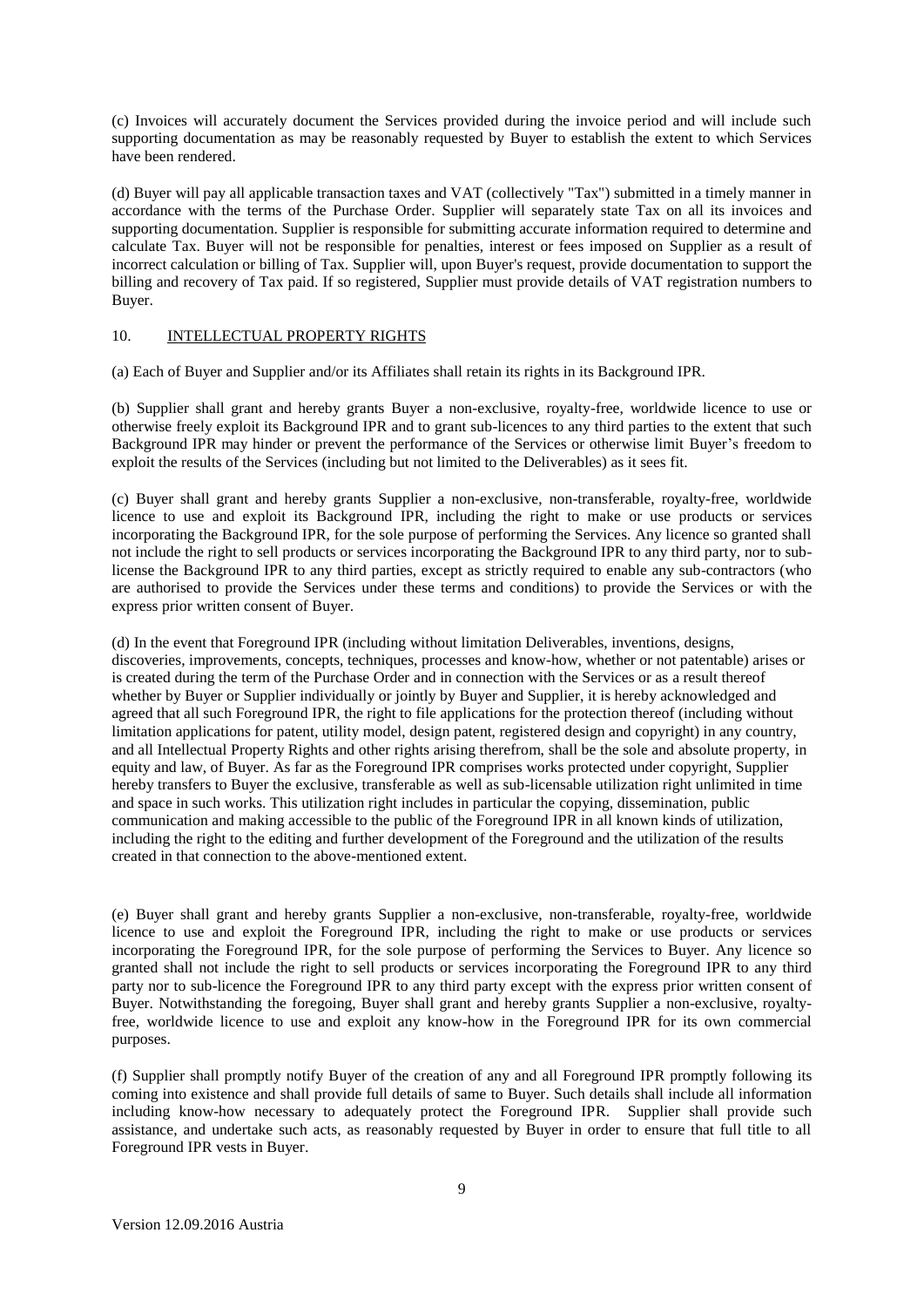(g) Notwithstanding anything in clause 10(f) above, on termination of the Purchase Order for any reason whatsoever, Supplier shall at its expense do and execute and shall procure that its employees and any subcontractor and its employees engaged in the performance of the Services do and execute any further thing or document as may be required by Buyer to give effect to clause 10(d).

(h) Buyer shall bear full and sole responsibility (including costs) for the filing, prosecution and maintenance of applications for the protection of the Foreground IPR.

(i) In relation to Intellectual Property Rights Supplier warrants that:

(i) it does not hold any rights under any Intellectual Property Rights (other than its Background IPR) which may directly or indirectly hinder or prevent the performance of the Services or otherwise limit Buyer's freedom to exploit the results of the Services;

(ii) there are no Intellectual Property Rights (other than its Background IPR) which would be infringed or misused by the performance of the Services or the exercise or exploitation of the results of the Services; and (iii) it is able to provide the Services for use by Buyer without breaching any obligations it may owe to any third party now or, as far as it is at present aware, in the future and hereby undertakes to carry out the Services without breaching any such obligations and further undertakes not to assume any obligations to any third party which would be inconsistent with such undertaking.

(j) For the avoidance of doubt, it is hereby acknowledged and agreed that the Fees include any and all costs as may be incurred in procuring the right to use or otherwise exploit the Intellectual Property Rights of any third party to the extent that such third party rights are used or included in the Services or the results of the Services and which may directly or indirectly hinder or prevent the performance of the Services or the exercise or exploitation of the results of the Services.

(k) All Deliverables shall be owned by Buyer, and shall be considered work made by Supplier as agent for Buyer. Buyer shall have all right, title and interest, including but not limited to all right to obtain copyright, patents or other protections, in and to such Deliverables and any works used as a basis for creating such Deliverables. Neither Supplier, its Affiliates or its sub-contractors or any other party who has copyright to any works comprising any Deliverables, shall object to modification and/or translation of the Deliverables by Buyer.

(l) Allocation of ownership to the right to file the applications referred to in clause 10(h), and any Intellectual Property Rights arising therefrom if granted and any other intangibles referred to in clause 10(h) among Buyer and its Affiliates shall be in accordance with the terms of the Purchase Order (including these terms and conditions)*.*

(m) Nothing in these terms and conditions shall be construed as conferring upon Buyer or Supplier a right to use in the course of trade or apply any trade mark, trade name or design of the other, whether now existing or created subsequently to the Commencement Date unless written permission is given by the other party. Any user rights so granted must be subject to a separate trade mark licence agreement upon the terms to be agreed between Buyer and Supplier.

#### 11. INFRINGEMENT OF INTELLECTUAL PROPERTY

(a) Supplier shall defend, indemnify, keep indemnified and hold harmless Buyer and its Affiliates, their respective officers, directors and employees, in full against all losses, liability, damages, costs and all expenses, including reasonable attorney fees and expert fees, arising out of or in connection with any claims, demands, actions or legal proceedings, alleging infringement of any Intellectual Property Rights in connection with the Services subject to the following conditions:

(i) Buyer shall promptly notify Supplier in writing of any such claim or alleged claim of which it has notice and shall not make any admissions without the prior written consent of Supplier;

(ii) Buyer, at the expense of Supplier, shall allow Supplier to conduct and settle all negotiations and litigation resulting from any such claim provided that such settlement is not likely to have a negative impact on Buyer's reputation;

(iii) at all times in relation to the claim Buyer shall, at Supplier's cost, act in accordance with the reasonable instructions of Supplier and at the request of Supplier afford all reasonable assistance with all negotiations and litigation; and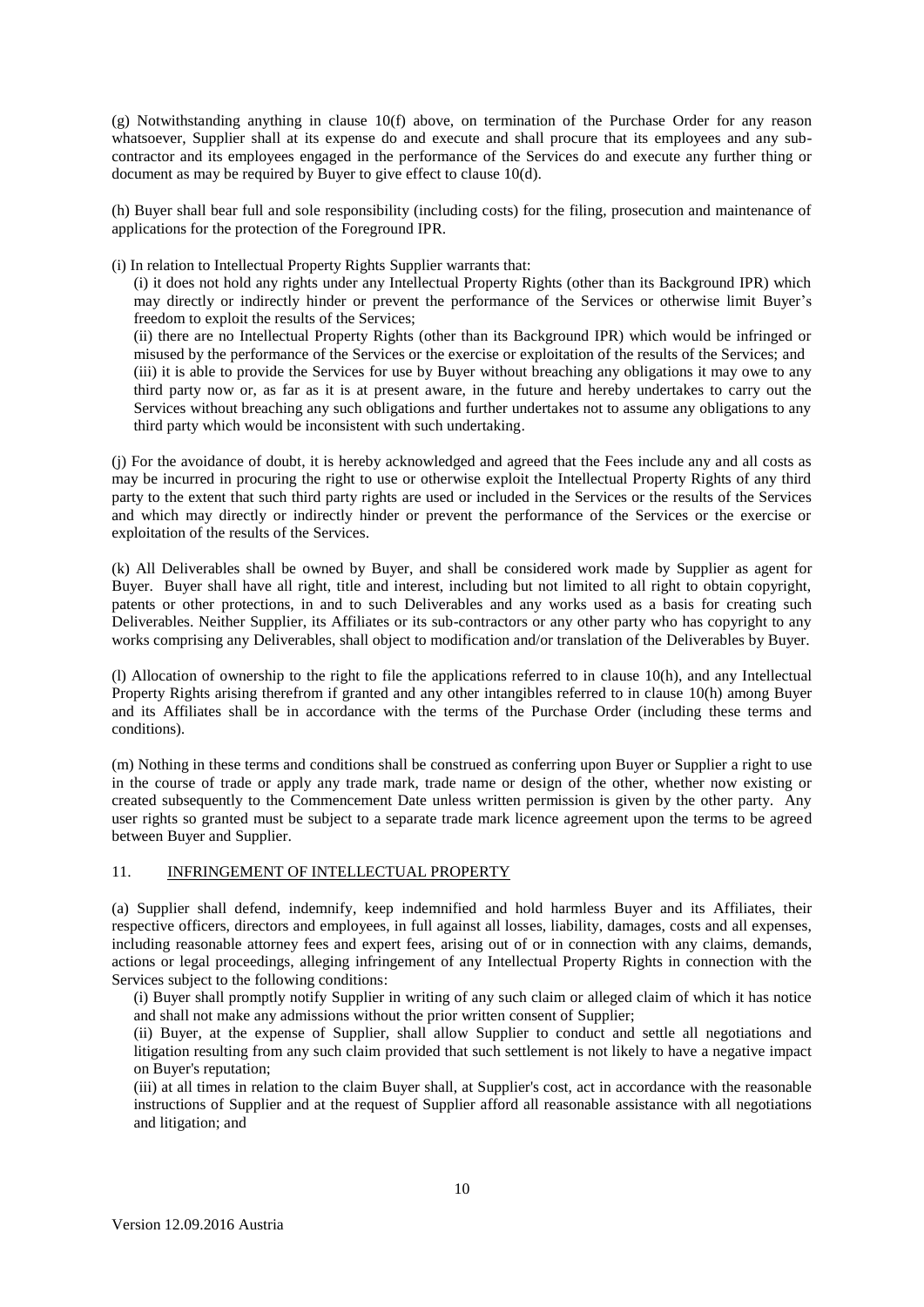(iv) any legal costs awarded to Buyer as a result of any litigation in relation to the claim are to be for the account of Supplier and if paid to Buyer shall to the extent incurred by Supplier be paid without deduction by Buyer to Supplier promptly after receipt by Buyer.

(b) In the event that Supplier is involved in a claim or alleged claim of which it has notice with a third party in connection with Intellectual Property Rights relating to the Services Supplier shall promptly notify Buyer in writing, providing full details of the claim or alleged claim.

#### 12. CONFIDENTIALITY

(a) Supplier acknowledges that in providing the Services hereunder, it may receive or have access to Confidential Information. In particular, any Statement of Work provided by Buyer (including drawings, test data and specifications developed in whole or in part by Buyer) and any Deliverables created by Supplier, shall be Confidential Information of Buyer. In addition, all information which Supplier or its Affiliates or any of its employees, agents or sub-contractors has access to in performing the Services at Buyer's facilities shall be presumed to be Confidential Information. All Confidential Information shall be confidential information and shall be kept strictly confidential by Supplier, regardless of whether such information is marked as "confidential."

(b) Supplier agrees that it shall use at least the same degree of diligence to protect the Confidential Information as it uses to protect its own confidential and sensitive information (being no less than a reasonable level of diligence). Supplier will not disclose any Confidential Information to anyone except to those employees, agents or sub-contactors of Supplier who need access to the Confidential Information in order to perform Services and who are bound by conditions of secrecy in respect of such Confidential Information which are no less strict than those imposed on Supplier under these terms and conditions (which Supplier shall, at Buyer's request, diligently enforce at Supplier's expense). Supplier agrees that it will not use any Confidential Information for any purpose other than performing Services. In particular Supplier shall not use any Confidential Information in providing goods or services to any other customer of Supplier.

(c) The obligations of confidentiality shall not apply to Confidential Information where:

(i) the Confidential Information is, or becomes (other than through a breach of these terms and conditions or other confidentiality obligations in place) generally known to the public; or

(ii) the Confidential Information is proven by documentary evidence to have been developed independently by Supplier without reference to any Confidential Information; or

(iii) the Confidential Information was rightfully received in good faith by Supplier without obligation of confidentiality from a third party; or

(iv) disclosure is required by law, provided that (where reasonably practicable to do so) the disclosing party gives the non-disclosing party prompt written notice of the request for disclosure, cooperates with the nondisclosing party in obtaining protective order or other remedy, and discloses only that portion of the confidential information which it is legally compelled to disclose.

#### 13. PERSONALLY IDENTIFIABLE INFORMATION

(a) In so far as Supplier processes or uses any PII (where "PII" shall have the meaning given to it in the PII Supplement) on behalf of the Buyer in performing the Services, or alternatively, has access to any PII whilst performing the Services, Supplier shall act strictly in accordance with the provisions of the Personally Identifiable Information (PII) / Personal Data Supplemental Terms and Conditions as provided by Buyer to Supplier ("**PII Supplement**") and, at Buyer's request, enter into Buyer's standard form Data Processing Agreement.

(b) Supplier shall defend, indemnify, keep indemnified and hold harmless Buyer and its Affiliates, their respective officers, directors and employees, in full against all losses, liability, damages, costs and all expenses, including reasonable attorney fees and expert fees, arising out of or in connection with any claims, demands, actions or legal proceedings, alleging a breach by Supplier, its Affiliates, sub-contractors or personnel of: (i) any applicable privacy and data protection laws; (ii) this clause 13; or (iii) the PII Supplement.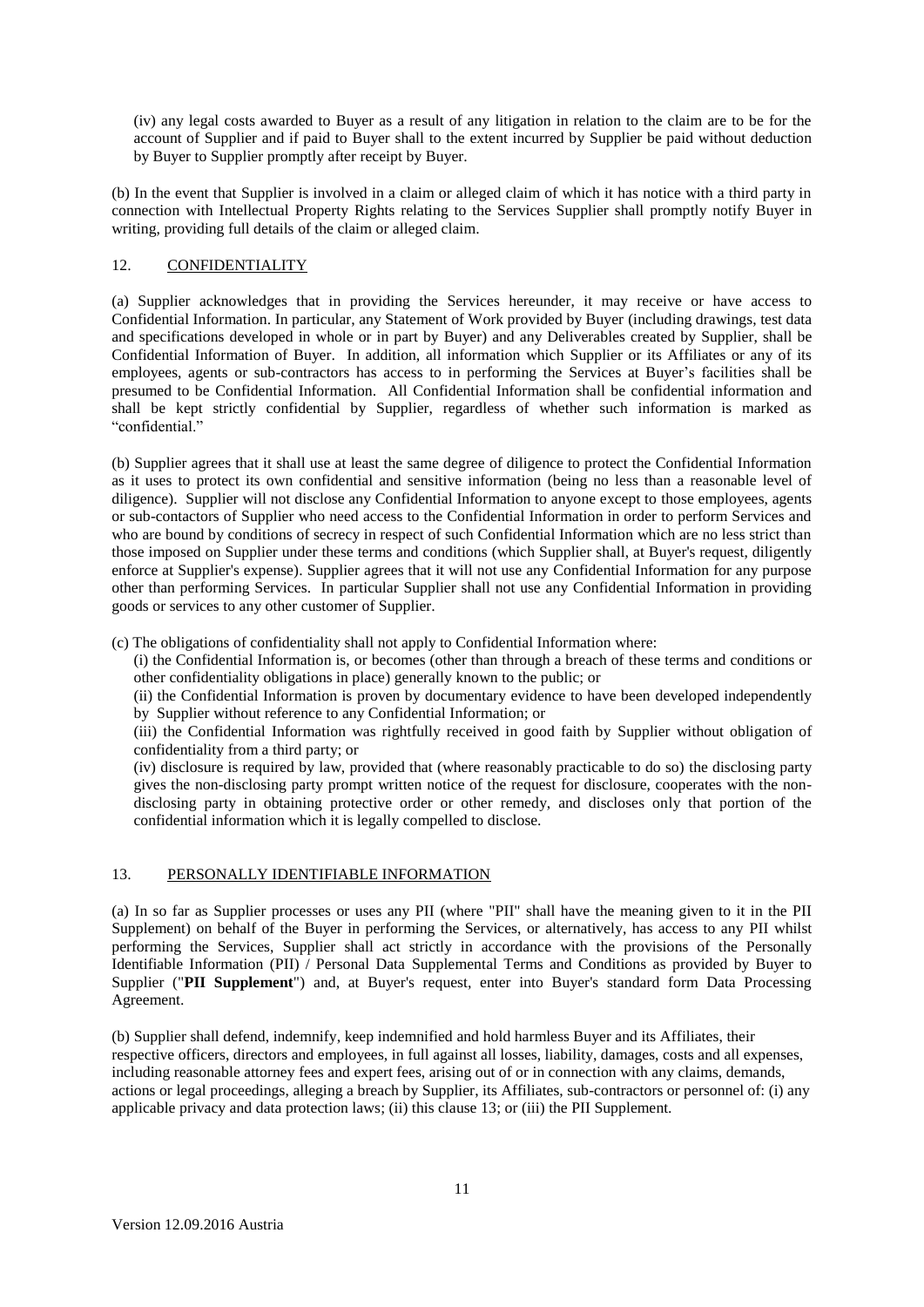#### 14. TERM AND TERMINATION

(a) The term of the Purchase Order shall commence on the Commencement Date, and subject to earlier termination or extension in accordance with the provisions of these term and conditions, shall continue for the period as set out on the face of the Purchase Order or Statement of Work (as appropriate) or, if no term is set out on the Purchase Order or Statement of Work, shall continue until the later of: (i) the date that all of the Deliverables have been delivered in accordance with the terms of the Purchase Order; or (iii) the date that the Services have been completed in accordance with the terms of the Purchase Order.

(b) Without prejudice to any other right or remedy that Buyer may have against Supplier, it shall have the right to terminate the Purchase Order in whole or in part, with or without cause, and without any liability for such termination, upon at least seven days' written notice to Supplier.

(c) Buyer may by notice in writing to Supplier forthwith terminate the Purchase Order in the event of:

(i) any material breach or persistent breach of Supplier's obligations under the Purchase Order and, where the breach is capable of remedy, Supplier fails to remedy the breach within five days after service of a written notice from Buyer requiring it to be remedied;

(ii) Supplier becomes insolvent, is placed into administration, receivership or liquidation, commences proceedings to be wound up, enters into any voluntary arrangement with its creditors, or on the happening of any similar event according to the laws of its domicile; or

(iii) Supplier undergoes any change in its ownership or disposes of all or a substantial part of its business or assets (other than for the purposes of a legitimate reorganisation) without Buyer's prior written consent, which consent shall not be unreasonably withheld or delayed (acknowledging that it would be reasonable for Buyer to withhold such consent if it does not receive adequate evidence of Supplier's ability to continue to perform its obligations in accordance with the terms of the Purchase Order).

(d) Upon receipt of any termination notice, Supplier shall discontinue Services on the date stated in such notice.

(e) Without prejudice to clause 14(c), upon termination of the Purchase Order, Supplier shall be paid the amount due for Services that have been performed to an acceptable standard (as determined by Buyer in its reasonable discretion) prior to the date of termination. In addition , Buyer will reimburse those reasonable expenses of Supplier which were approved in advance by Buyer and which were properly incurred prior to termination. Buyer will not be liable for any other costs, expenses, damages or claims of any sort resulting from termination of the Purchase Order, including any indirect damages or consequential loss or for (whether direct or indirect) pure economic loss, loss of profits and loss of business or loss of savings, howsoever caused.

(f) Upon termination or expiry of the Purchase Order, or upon the request of Buyer, Supplier will surrender to Buyer all copies of Confidential Information which are then in Supplier's possession or control in relation to the Services and all Statements of Work, Deliverables, memoranda, notes, records, drawings, manuals, software, data held on any electronic device, and all other materials which are the property of Buyer or its Affiliates or which contain information which is confidential or proprietary to Buyer or its Affiliates.

(g) Upon receipt of the notice of termination, Supplier, unless otherwise directed by Buyer, will, at Buyer's sole discretion:

(i) terminate promptly all work under a Purchase Order;

(ii) transfer title and deliver to Buyer the finished work, the work in process, finished and/or draft Deliverables and the materials which Supplier produced or acquired in accordance with a Purchase Order, and which Buyer agrees to acquire in pursuant to clause 14(e);

(iii) verify/settle all claims by sub-contractors for actual costs that are rendered unrecoverable by such termination and provided the recovery of materials in Supplier's possession or control is ensured;

(iv) take actions reasonably necessary to protect property in Supplier's possession or control in which Buyer has an interest until disposal instruction from Buyer has been received; and/or

(v) upon Buyer's reasonable request, cooperate with Buyer in effecting orderly resourcing of the Services to a different supplier whilst minimising any disruption to Buyer's business.

(h) Termination of the Purchase Order, however arising, shall not affect Buyer's or Supplier's rights, remedies, obligations or liabilities that have accrued up to termination.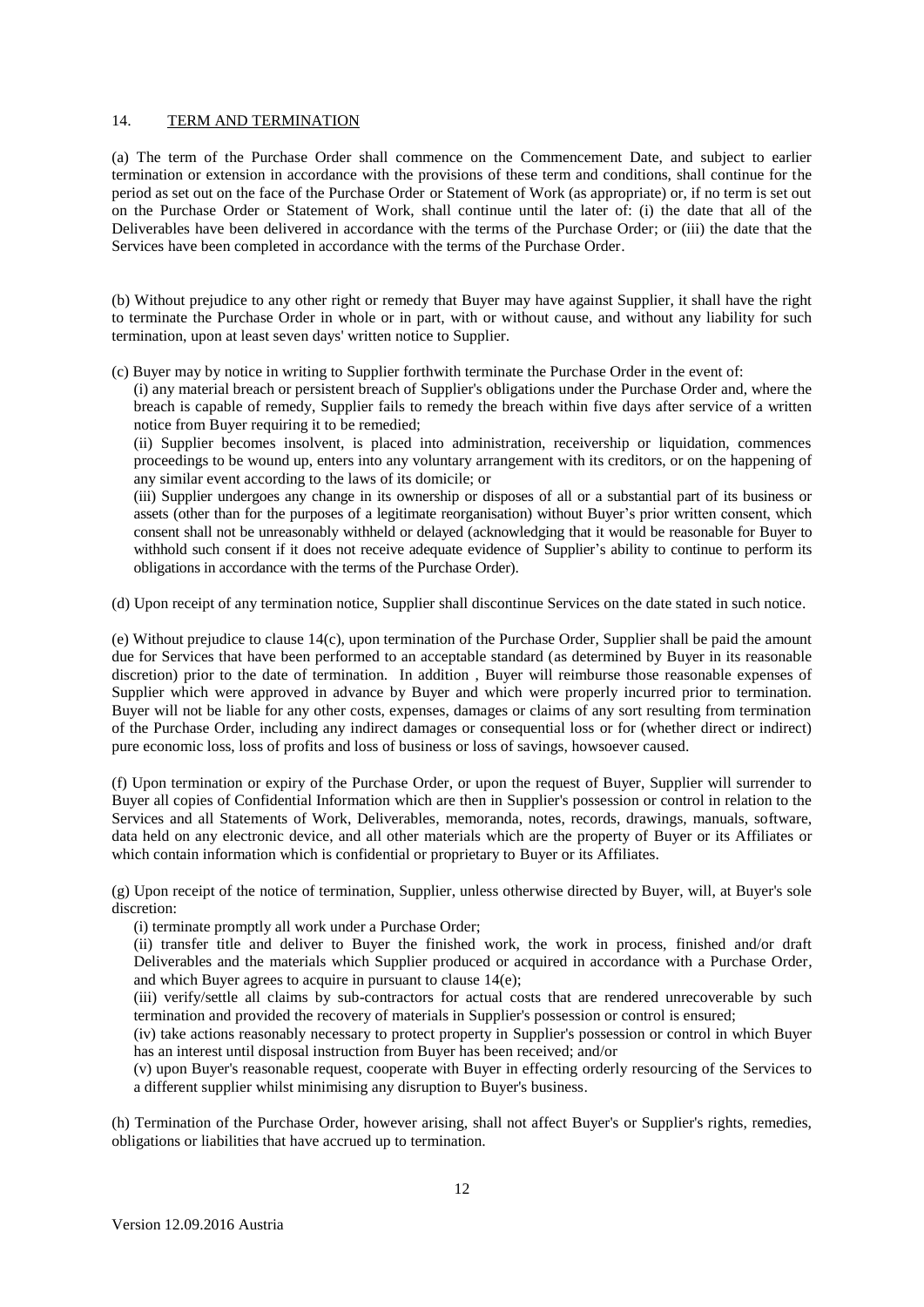#### 15. LIABILITY

. (a) Supplier shall be liable for all damage and accidents caused on Buyer or on third parties by Supplier, its employees or other people acting on Supplier`s behalf while performing its Deliverables, unless Supplier proves that neither Supplier nor its employees nor other people acting on Supplier`s behalf are at fault. The statutory provisions concerning absolute liability remain unaffected thereby.

(b) Buyer shall only be liable when, due to beach of duties on part of Buyer, its legal representatives or vicarious agents, there was caused damage to the life, body or health of a natural person or Buyer, its legal representatives or vicarious agents are culpable of intent or gross negligence.

Irrespective of a fault on part of Buyer, a possible liability of Buyer in case of fraudulent concealment of defects under the assumption of a guarantee or of a risk of procurement or under the Product Liability Act remains unaffected.

Any further claims for damages, in particular for slightly negligent breaches of duty of Buyer and claims for loss of profit are excluded.

The limitations of liability are not applicable in case of injury to body, life or health. This does also apply in case of a culpable breach of contractual duties essential for achieving the purpose of the agreement (so-called cardinal duties) by Buyer. Material contractual duties are such duties without the fulfilment of which proper performance of the contract would not be possible at all and on the fulfilment of which Supplier has regularly relied and may rely. If the breach of material contractual duties was caused by negligence, Buyer shall only be liable for reasonably foreseeable damage typical of the contract.

Personal liability of the legal representatives, vicarious agents and staff members of Buyer for damage caused by them by slight negligence is excluded.

#### 16. FORCE MAJEURE

(a) Neither Buyer nor Supplier shall be deemed to be in breach of a Purchase Order for any failure or delay in performing its obligations under the Purchase Order due to a Force Majeure event.

(b) If Buyer's or Supplier's performance of its obligations under the Purchase Order is affected by a Force Majeure event, then:

(i) it shall give written notice to the other, specifying the nature and extent of the Force Majeure event, within two (2) Business Days of becoming aware of the Force Majeure event and will at all times use all reasonable endeavours to mitigate the severity of the Force Majeure event;

(ii) the date for performance of such obligation shall be deemed suspended but only for a period which shall not be longer than the delay caused by such event;

(iii) it shall not be entitled to payment from the other in respect of extra costs and expenses incurred by virtue of the Force Majeure event.

(c) If an event of Force Majeure causes Supplier to be unable materially to comply with any of its obligations under the Purchase Order, Supplier shall, at its own cost, take such steps as to mitigate the effects of the Force Majeure event and Supplier and Buyer shall agree such terms as are appropriate for the continued performance of the Services. If no such terms are agreed within five (5) Business Days of the commencement of the event of Force Majeure (or such longer period as Buyer and Supplier may agree in writing), Buyer may, by giving written notice to Supplier, forthwith terminate the Purchase Order.

#### 17. INDEMNITY AND INSURANCE

(a) Supplier shall indemnify, keep indemnified and hold harmless Buyer and its Affiliates and their respective officers, directors and employees, in full against all losses, liability, damages, costs, claims and all expenses, including reasonable legal fees and expert fees, arising directly out of Supplier's culpable (§§1294,1295 ABGB)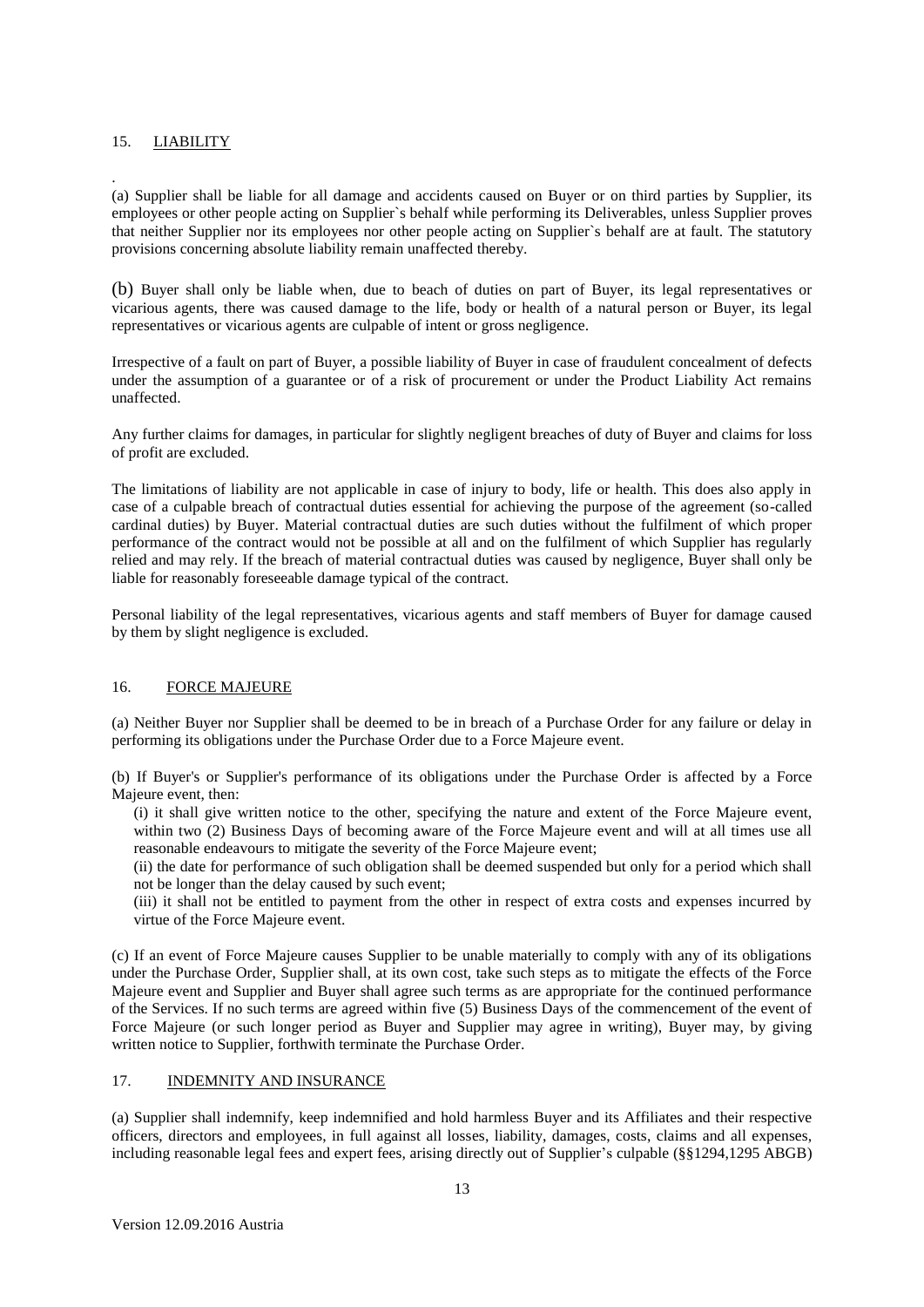lack of performance of the Services or from Supplier's culpable (§§1294,1295 ABGB) breach of the terms of the Purchase Order (including these terms and conditions), including claims, actions or legal proceedings alleging:

(i) death, personal injury or property damage; or

(ii) any design or warning defect within the content of the Deliverables; or

(iii) any violation by Supplier of any law, rule or regulation applicable to Supplier or Supplier's business, facilities or operations, including in relation to the provision of the Services; or

(iv) any act or omission of Supplier or its employees, agents or sub-contractors in providing the Services or producing the Deliverables, including any injury, loss or damage to persons caused or contributed to by any of their negligence or by faulty design, workmanship or materials.

(b) Upon receipt of a written request from Buyer, Supplier shall, at its sole expense, provide Buyer with reasonable access to documents, records and witnesses in connection with Buyer's defence and resolution and resolution of any claim, action or legal proceedings referred to in clause 17(a) above.

(c) Buyer may, in its sole discretion, require Supplier to defend and resolve any claim, action or legal proceedings referred to in clause 17(a) above. In the event that Buyer so requires, Supplier shall absorb all loss, liability, damages, costs and all expenses, including reasonable legal fees and expert fees, in connection with such defence.

(d) Supplier shall at all times insure and keep itself adequately insured with a reputable insurance company against all insurable liability in connection with the Services and, in particular, against all its liabilities under the Purchase Order and against the consequences of any act or default of Supplier's, Supplier's Affiliates and subcontractors' employees whilst on the premises of Buyer (or Buyer's Affiliate) and shall, on request, provide Buyer with such evidence of insurance as Buyer may reasonably require. Supplier shall provide all reasonably practicable assistance required by Buyer or its insurers for the purposes of contesting or dealing with any action, claim or matter arising out of Supplier's performance of the Purchase Order or failure to perform. Without prejudice to Supplier's other obligations in this clause 17, Supplier shall arrange Public Liability insurance with reputable insurers, in its own name against the risk assumed under clause 15 and 17 to a value of not less than £5,000,000 per incident.

(e) Supplier shall co-operate as far as reasonably practicable with Buyer and its Affiliates in defending any actions or claims brought against Buyer or its Affiliates. Such co-operation shall include, but not be limited to, providing documents, drawings, computer files or other materials reasonably requested by Buyer or its Affiliates, and providing any other support reasonably requested by Buyer, its Affiliates or Buyer's professional advisers.

(f)Without prejudice to clause 17(d), Supplier shall arrange suitable and adequate professional indemnity insurance of no less than £50,000,000 (fifty million pounds) in its own name and it shall maintain such insurance cover with internationally recognised reputable insurers and such insurance cover shall include defending litigation outside its local jurisdiction (including, but not limited to, within the United States of America).

#### 18. RIGHT OF SET-OFF

Supplier agrees that all its accounts with Buyer will be administered on a net settlement basis and that Buyer may set off and recoup debits and credits, including Buyer's attorney fees and costs of enforcement, against any of Supplier's accounts regardless of the basis for such debits or credits and without additional notice. In this clause 18 "Buyer" includes Buyer's Affiliates, and "Supplier" includes Supplier's Affiliates.

#### 19. WAIVER AND REMEDIES

No delay or omission by Buyer or Supplier in exercising the right or power it has pursuant to the terms of the Purchase Order shall impair or be construed as a waiver of such right or power. No waiver of any breach of any provision of the Purchase Order (including these terms and conditions) shall constitute a waiver of any other breach of such or any other provision. Remedies available to Buyer or Supplier in relation to the Purchase Order shall be cumulative and additional to any other or further remedies implied or available at law, in equity or contained in these terms and conditions.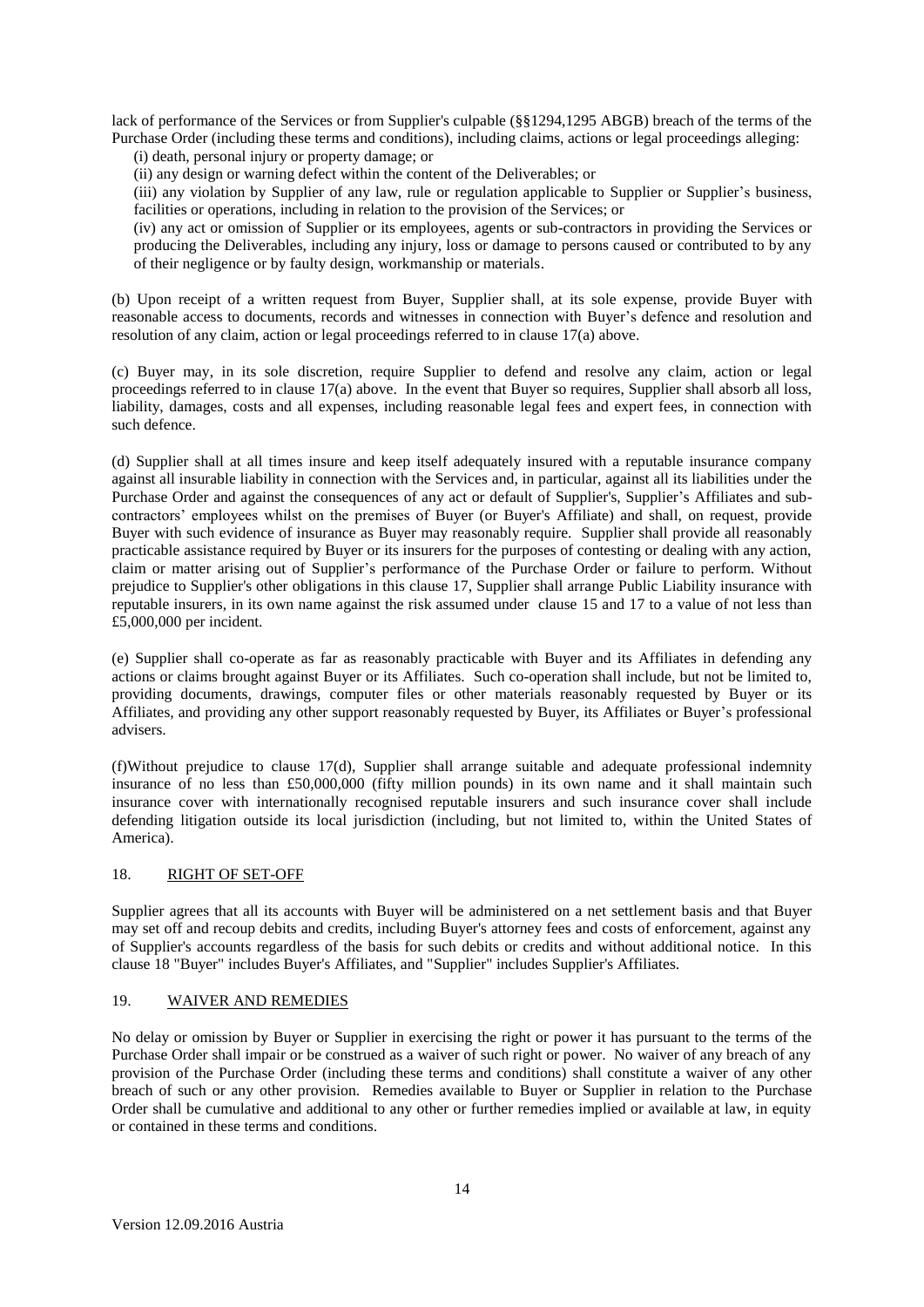#### 20. ENTIRE AGREEMENT

The Purchase Order, these terms and conditions, any Buyer Supplemental Terms and Conditions or Web-Guides, the Statement(s) of Work and any documents referred to on the Purchase Order set forth the entire and only agreement and understanding between Buyer and Supplier relating to the provision of the Services as detailed in the Purchase Order and, save in respect of fraudulent misrepresentation, supersedes all negotiations, commitments and representations made prior to the date of acceptance of the Purchase Order.

#### 21. ASSIGNMENT AND SUB-CONTRACTING

(a) The rights and obligations under the Purchase Order or the Purchase Order itself, either in whole or in part, shall not be assigned or transferred by Supplier without the prior written consent of Buyer.

(b) Supplier shall not sub-contract any of the Services to be provided under the terms of the Purchase Order without the express prior written consent of Buyer. Where Supplier wishes to use any sub-contractors in the provision of the Services who are not an employee of an Affiliate of Supplier, Supplier shall be additionally required to provide Buyer a written list of the individual sub-contractors who it wishes to engage. No changes shall be made to the identity of the independent contractors, sub-contractors or agents without the express prior written consent of Buyer. Where Supplier becomes entitled to sub-contract the provision of the Services in accordance with this clause 21, Supplier shall, before engaging any sub-contractors, enter into confidentiality obligations with such sub-contractors which are not less strict that as imposed on Supplier under these terms and conditions (which Supplier shall, at Buyer's request, diligently enforce at Supplier's expense). Where Buyer provides Supplier with express prior written consent to sub-contract the Services or any or part thereof, Supplier will remain fully responsible and liable for the performance of the Services and the acts and omission of its subcontractors.

#### 22. RELATIONSHIP

(a) Nothing contained in the Purchase Order, and no action taken by Buyer or Supplier pursuant to the Purchase Order, will be deemed to constitute a relationship between Buyer or Supplier of partnership, joint venture, principal and agent or employer and employee. Neither Buyer nor Supplier has, nor may it represent that it has, any authority to act or make any commitments on the other's behalf.

(b) Unless otherwise stated in the Purchase Order, provided that Supplier does not breach its obligations of confidentiality and regarding ownership of Deliverables, these terms and conditions will not preclude or limit Supplier's right to provide consulting or other services of any kind or nature whatsoever to any other Person.

#### 23. BASIC WORKING CONDITIONS AND EMPLOYMENT STATUS

(a) When Supplier provides the Services Supplier will not: (i) use forced labour, regardless of its form; (ii) employ any person below the age of 15, unless it is part of a government approved job training, apprenticeship or other program that would be clearly beneficial to its participants; or (iii) engage in physically abusive disciplinary practices.

(b) If Supplier retains sub-contractors to perform the Services, or any part thereof, Supplier will use only subcontractors that will adhere to the requirements of clause 23(a) above. Supplier will monitor the subcontractor's compliance.

(c) Buyer has adopted a *Code of Basic Working Conditions* that includes the requirements of clause 23(a) and other work-place practices. The Code applies to all of Buyer's operations. The Code can be found via Buyer's Social Responsibility Web-Guide or by contacting Buyer directly. Supplier is encouraged to adopt and enforce a similar code of practice and to have its sub-contractors do so.

(d) Buyer may retain an independent third party, or request Supplier to retain one reasonably acceptable to Buyer, to: (i) audit Supplier's compliance with the requirements of this clause 23; and (ii) provide Supplier and Buyer with written certification of Supplier's compliance, including areas for potential improvement.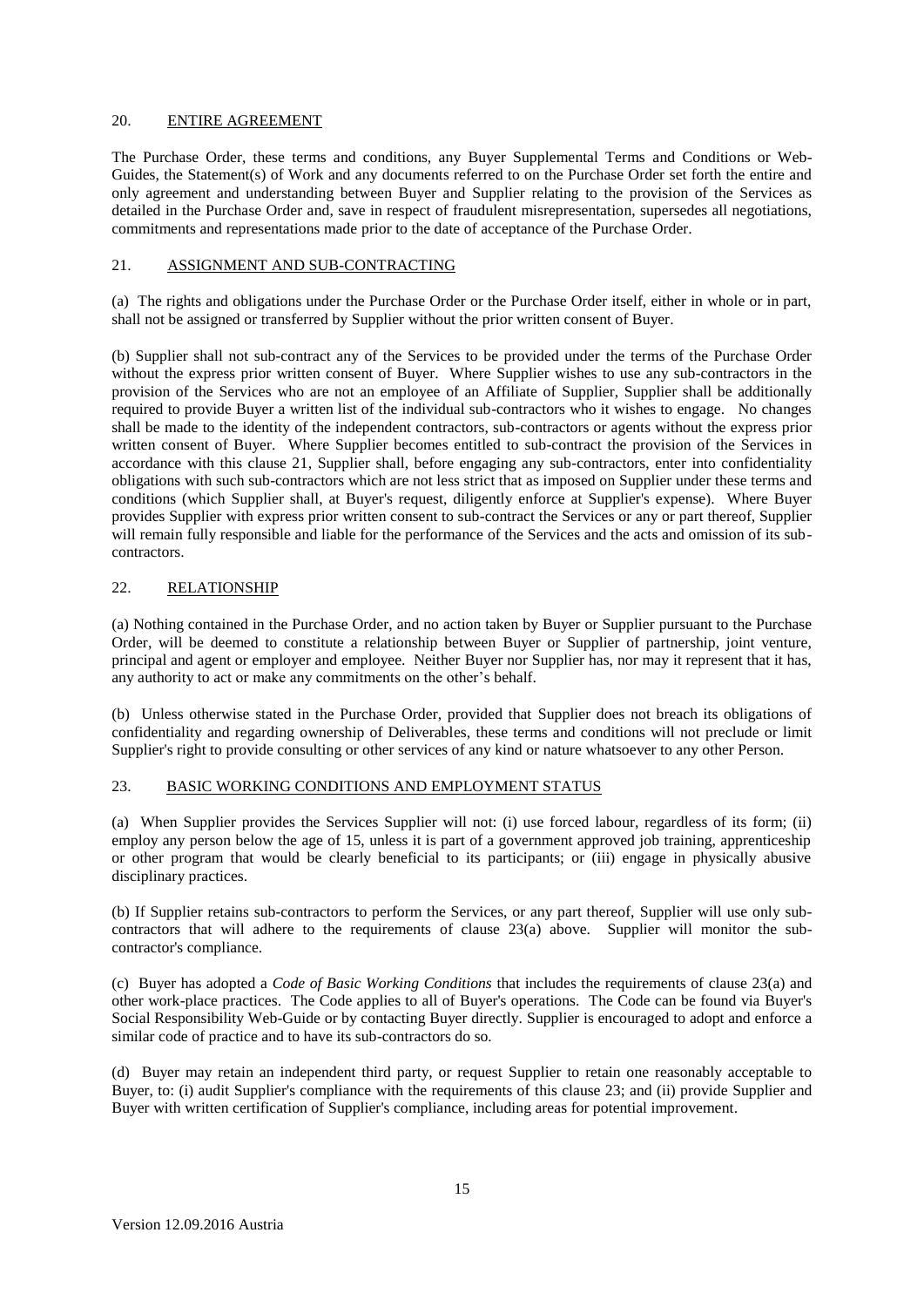(e) Supplier will bear the cost of any third-party audit and certification, regardless of which party retained the auditor. Buyer, at its sole option, may accept an audit or certification by Supplier in lieu of a third-party certification.

#### 24. COMPLIANCE WITH ANTI-BRIBERY LAWS

(a) Supplier shall: (i) comply with all applicable laws, statutes, regulations, and codes relating to anti-bribery and anti-corruption (the "**Relevant Requirements**"); (ii) not engage in any activity, practice or conduct which would constitute an offence under the Relevant Requirements; (iii) comply with Buyer's Anti-bribery and Gifts Policies as notified to the Supplier, in each case as Buyer may update them from time to time (the "**Relevant Policies**"); (iv) have and shall maintain in place throughout the term of the Purchase Order its own policies and procedures, to ensure compliance with the Relevant Requirements and the Relevant Policies, and will enforce them where appropriate; and (v) promptly report to the Buyer any request or demand for any undue financial or other advantage of any kind received by the Supplier in connection with the performance of the Purchase Order.

(b) Supplier shall ensure that any person associated with the Supplier (including any subcontractor) who is performing services or providing goods, software, data, information or other materials in connection with the Purchase Order does so only in compliance with the Relevant Requirements and the Relevant Policies (together the "**Relevant Terms**"). Supplier shall be responsible for the observance and performance of the Relevant Terms by such persons and shall be directly liable to Buyer for any breach by such persons of any of the Relevant Terms.

#### 25. SEVERABILITY

If any court of competent jurisdiction finds any term or condition to be unenforceable or invalid in whole or in part, such finding shall not affect the validity of the other provisions or the remainder of the provision in question. If any invalid, unenforceable or illegal provision of the Purchase Order would be valid, enforceable and legal if some part of it were deleted, the provision shall apply with the minimum modification necessary to make it legal, valid and enforceable.

#### 26. PUBLICITY

If Supplier wishes to publicly disclose the existence of its relationship with Buyer in relation to the provision of the Services then Supplier shall not do so without the express prior written consent of Buyer to the form and manner of each such disclosure. Where Buyer has given such consent then Buyer, in its sole discretion, reserves the right to withdraw such consent at any time upon notice to Supplier.

#### 27. SURVIVAL

Any terms and conditions above relating to warranties, indemnification, Intellectual Property Rights, infringement, confidentiality, assignment, governing law and dispute resolution shall survive the expiration or termination of the Purchase Order for any reason whatsoever. For the avoidance of doubt clauses 1, 4, 5, 6, 7, 8, 9(d), 10, 11, 12, 13, 14, 15, 17, 18, 20, 24, 25, 26, 27, 28, 29, 30 and 31 shall survive termination or expiry of the Purchase Order.

#### 28. NOTICES

(a) Any notice, demand or communication in connection with the Purchase Order will be in writing and may be delivered by hand, first class post, registered post, Special Delivery post, Airmail, international courier or facsimile (but not by e-mail), addressed to the recipient at its registered office or its address, or facsimile number as the case may be. Notices to be sent to Buyer shall be marked for the attention of The Company Secretary.

(b) The notice, demand or communication will be deemed to have been duly served:

(i) if delivered by hand, at the time of delivery;

(ii) if delivered by first class post or Special Delivery post or international courier, 48 hours after being posted (or delivered to the international courier) or in the case of Airmail 10 Business Days after being posted;